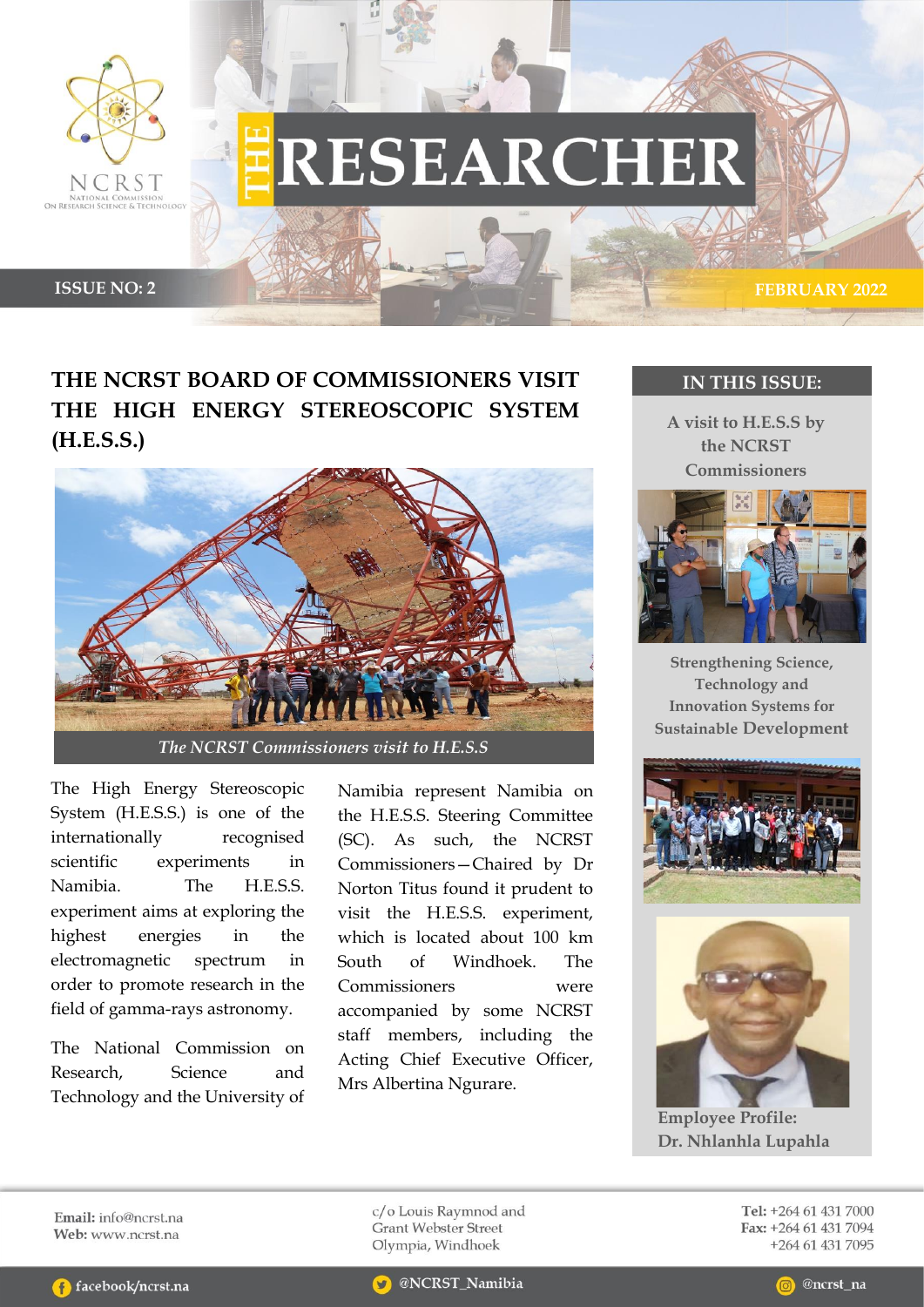#### **The visit, proceedings and outcome**

On Friday, 21 January 2022 at 08h30, the NCRST delegation departed to H.E.S.S. via C26 road south of Windhoek. The delegation received a warm reception from the H.E.S.S. site manager, Mr Toni Hanke, and his technical team. The H.E.S.S. Director, Prof. Stefan Wagner was also present, and he gave a detailed presentation on the history, collaboration, and scientific work carried out at H.E.S.S. After the presentation, the delegation toured the site to have a practical orientation of the infrastructure.

The tour concluded with a formal meeting between H.E.S.S. management, employees and Commissioners. At this meeting, Dr Titus emphasised that Namibia should strive to leverage on science and technology to improve the lives of Namibians and the world at large.

The following are key points from the meeting:

- Increase the visibility of H.E.S.S. and the involvement of the scientific community in Namibia
- NCRST be periodically represented at H.E.S.S. for skills transfer and learn the management, science, planning, engineering, and logistics at the site
- Organise tours for students and learners to visit the H.E.S.S. telescopes

For opportunities on the H.E.S.S. experiment, visit our previous newsletter or contact the National Commission on Research, Science and Technology (NCRST) on 061 431 7000.

Alternatively, visit: [https://www.mpi](https://www.mpi-hd.mpg.de/hfm/HESS/)[hd.mpg.de/hfm/HESS/](https://www.mpi-hd.mpg.de/hfm/HESS/)



Email: info@ncrst.na Web: www.ncrst.na

c/o Louis Raymnod and **Grant Webster Street** Olympia, Windhoek

Tel: +264 61 431 7000 Fax: +264 61 431 7094 +264 61 431 7095



@NCRST\_Namibia

@ncrst\_na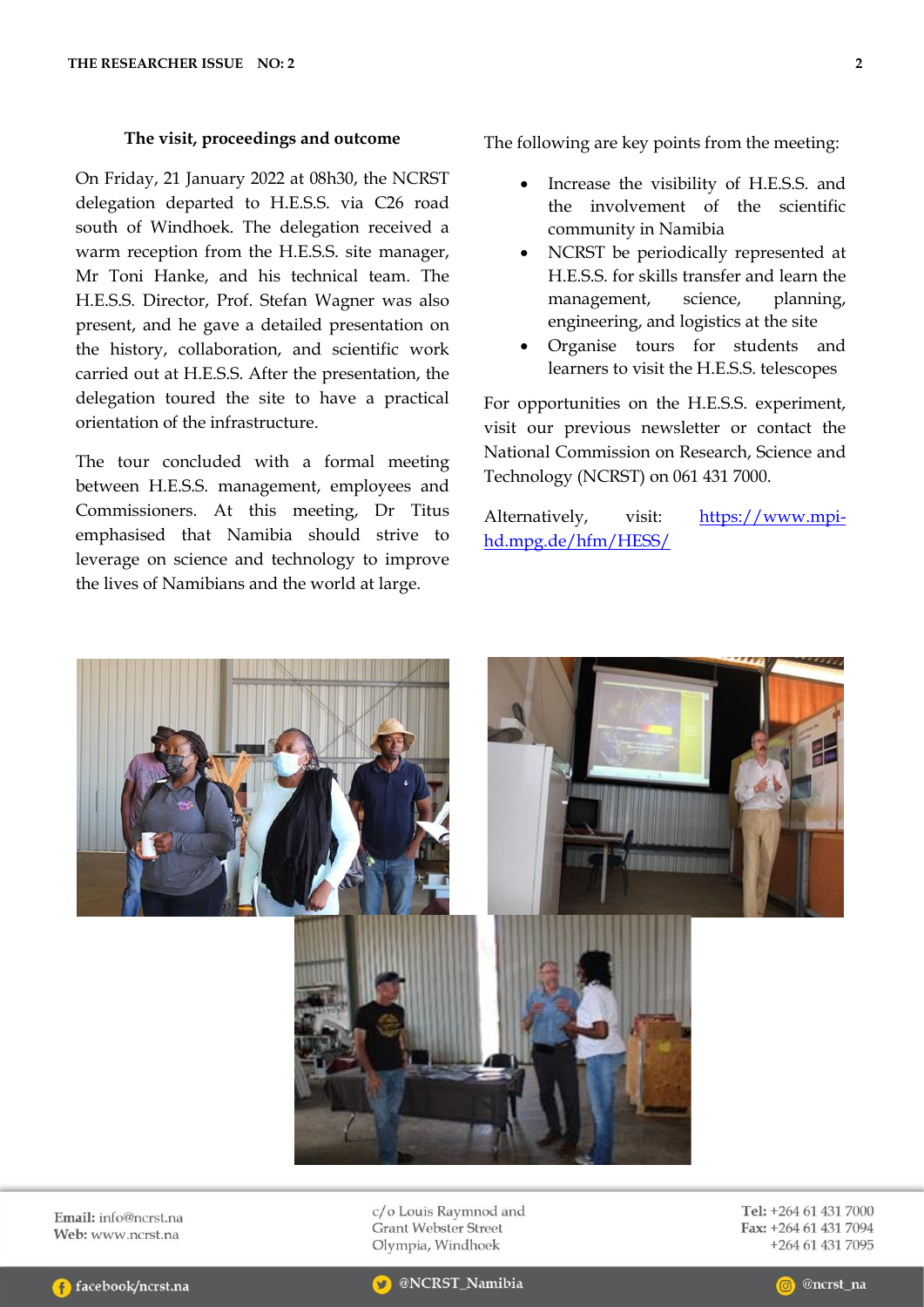

## **Strengthening Science Technology and Innovation Systems for Sustainable Development Goals (SDGs) in Namibia**

The Recommendation on Science and Scientific Researchers (hereinafter, referred to as the "Recommendation on Science" or RSSR) was adopted by 195 states (Namibia included) on 13 November 2017 meeting at the General Conference of UNESCO at its 39th session (39 C/Resolution 85). This Recommendation to UNESCO Member States provides the internationally agreed model set of framework policies, regulations and institutional practices for national Science Technology and Innovation (STI) systems in all member countries.

In order to deliver on the aspirations of the RSSR, the Swedish Development Agency (SIDA) funded the project "Strengthening Science Technology and Innovation Systems for Sustainable Development in Africa". The project has started with six pilot countries: Namibia, Ghana, Sierra Leone, Zimbabwe, Republic of Congo, and Tanzania.

The National Commission on Research, Science and Technology as the implementing Agency assigned by the line Ministry, implemented phase 1 of the project in 2021, while phase 2 will be implemented in 2022.

A consultation group was established, the group constitutes of key Namibian STI experts from Namibia Statistics Agency (NSA), University of Namibia (UNAM), National Planning Commission (NPC), Namibia University of Science and Technology (NUST), Namibia Training Authority (NTA), International University of Management (IUM), Ministry of Education, Arts and Culture (MEAC) and the Ministry of Higher Education, Technology, and Innovation (MHETI).

Email:  $info@ncrst$  na Web: www.ncrst.na

c/o Louis Raymnod and **Grant Webster Street** Olympia, Windhoek

Tel: +264 61 431 7000 Fax: +264 61 431 7094 +264 61 431 7095

@NCRST\_Namibia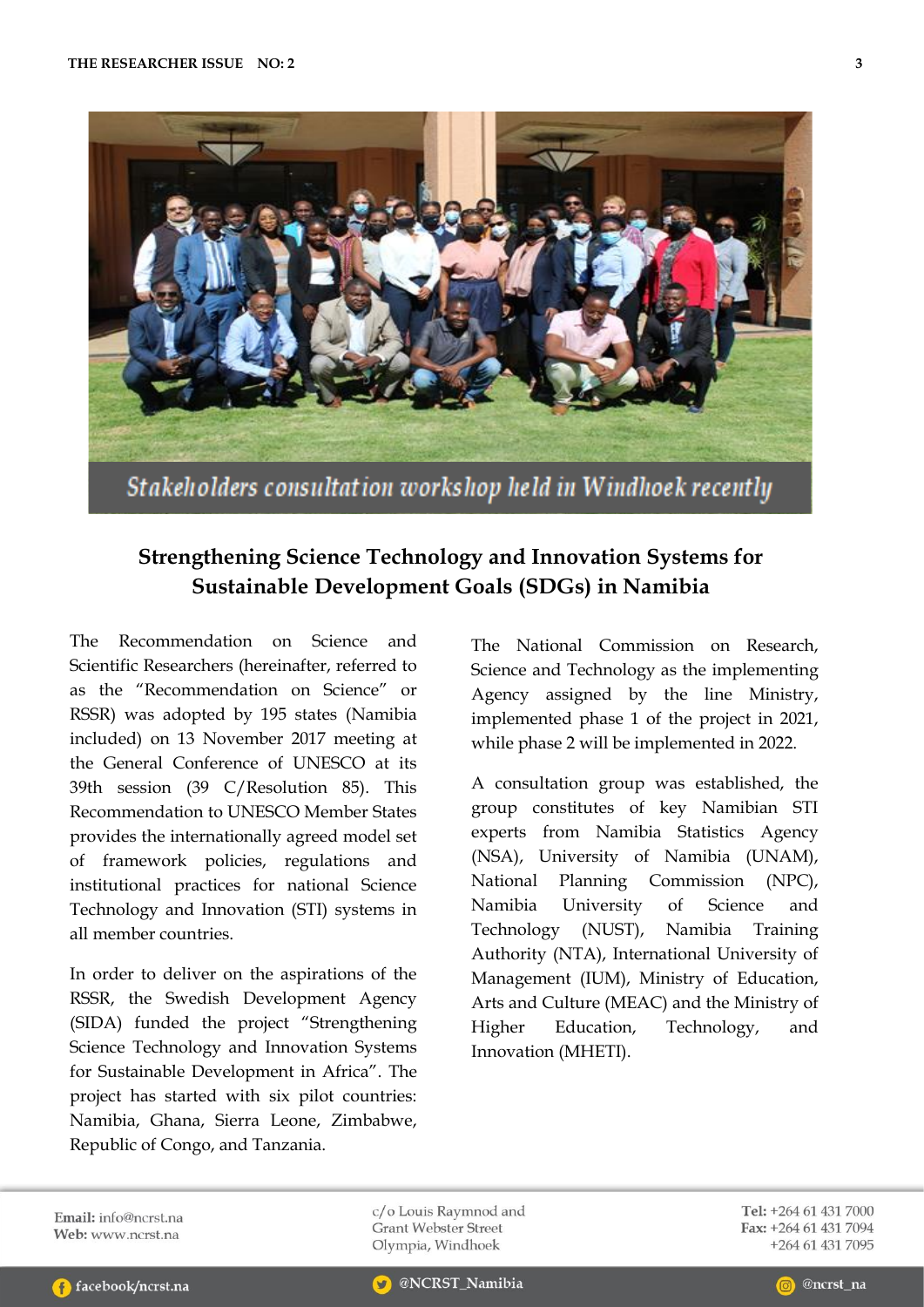Moreover, data collection and institutional assessment and benchmarking from stakeholders nationwide took place when COVID-19 restrictions were relaxed, allowing for physical engagements. The main purpose was to evaluate SDGs' contributions and linkages in the National Systems of Innovation (NSI) and how such networks could be strengthened towards delivering the National STI policy goals. The results will be availed in 2022 before the project comes to an end.

#### **Other activities lined up during 2022 on the project include**.

- Targeted national advocacy,
- Reporting on the implementation of RSSR
- Capacity building in policy implementation, monitoring and reviews.
- Report on Scientific Freedom.



**UNESCO SIDA NCRST Project – Stakeholder's consultation workshop held at UNAM – Henties Bay**

Email: info@ncrst.na Web: www.ncrst.na

c/o Louis Raymnod and Grant Webster Street Olympia, Windhoek

Tel: +264 61 431 7000 Fax: +264 61 431 7094 +264 61 431 7095



@NCRST\_Namibia

@ncrst\_na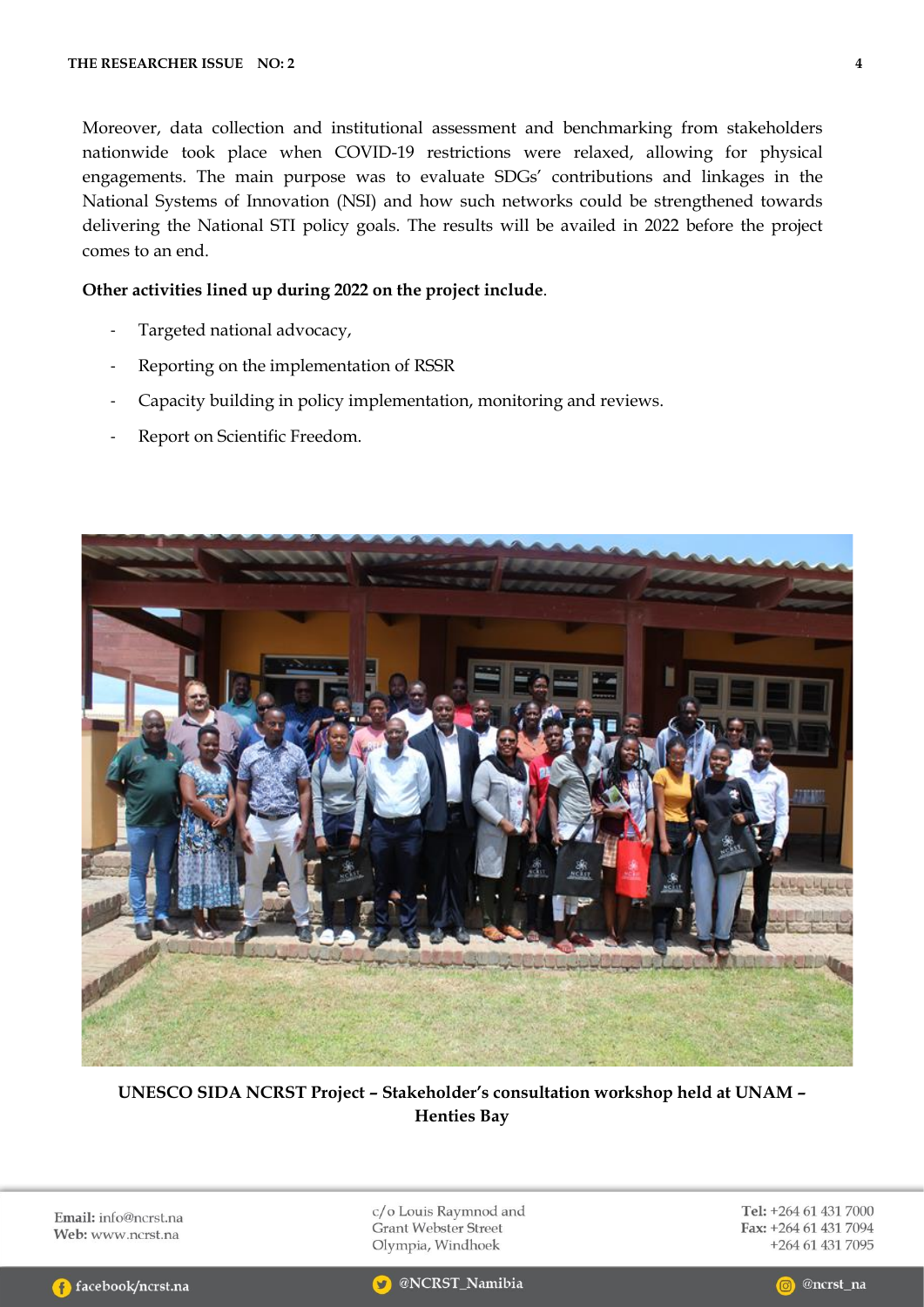# **Employee Profile**



**Full Name:** Lovisa H Immanuel

**Job Title: General Manager - Innovation and Technology Development**

#### **Brief description of your job responsibilities/duties:**

The primary purpose of the General Manager position is to provide strategic leadership towards research and development programmes and the national facilities function.

The national facilities functions are to provide stakeholders access to research and innovation facilities.

Additionally, the position supports the implementation of national research and innovation programmes as well as administer the Biosafety Act.

#### **Qualification (s):**

- Bachelor of Science: Food Science and Technology, University of Namibia
- Diploma in Management Studies, Management College of Southern Africa
- Master of Science: Food Science and Nutrition, Michigan State University
- Master of Business Administration, Australian Institute of Business
- Senior Management Development Programme, Stellenbosch University

#### **How long have you been employed at NCRST?**

Over 9 years

#### **What are your interests?**

My interest is in supporting earlystage start-ups, inclusive of innovation and co-creation, research, and product development

Family status (Married, single, children, siblings etc):

- o I Married and I have a daughter and a son.
- o I have five siblings.

Email: info@ncrst.na Web: www.ncrst.na

c/o Louis Raymnod and **Grant Webster Street** Olympia, Windhoek

Tel: +264 61 431 7000 Fax: +264 61 431 7094 +264 61 431 7095

@ncrst na